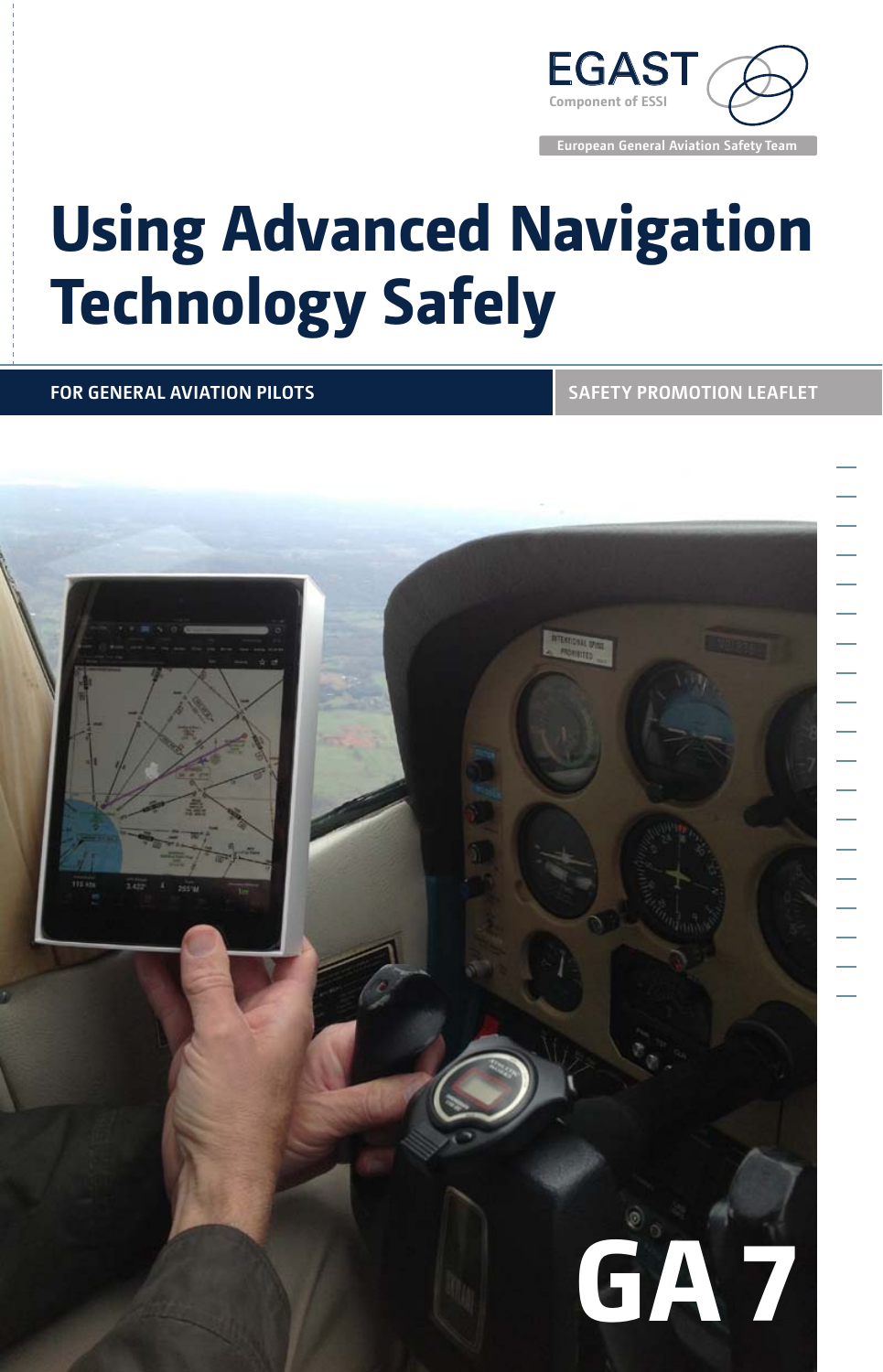. L

. L

**Do you know a pilot still flying without GPS?** General Aviation Pilots flying in Visual Flight Rules (VFR) have been using satellite navigation (SATNAV) technology for over 15 years. The number of pilots flying without SATNAV continues to reduce.

The use of SATNAV is increasingly combined with additional features such as moving maps, terrain awareness warning and performance computation. A single piece of equipment such as a wPDA or SmartPhone may even provide Enroute Charts, Airport Charts and runway information. If a 3G‑network is available on ground, you can submit your flight plan, check NOTAMs, read TAFs and METARs in clear text and get real-time weather information. Everything is generally nicely integrated and well presented.

Technological evolutions are intended to improve safety. This will only happen if they are properly integrated in pilot's practices.

This leaflet provides tips to better use advanced technology for navigation in day VFR, for example iPad®, Android Tablets®, and iPhone® for light aircraft pilots.

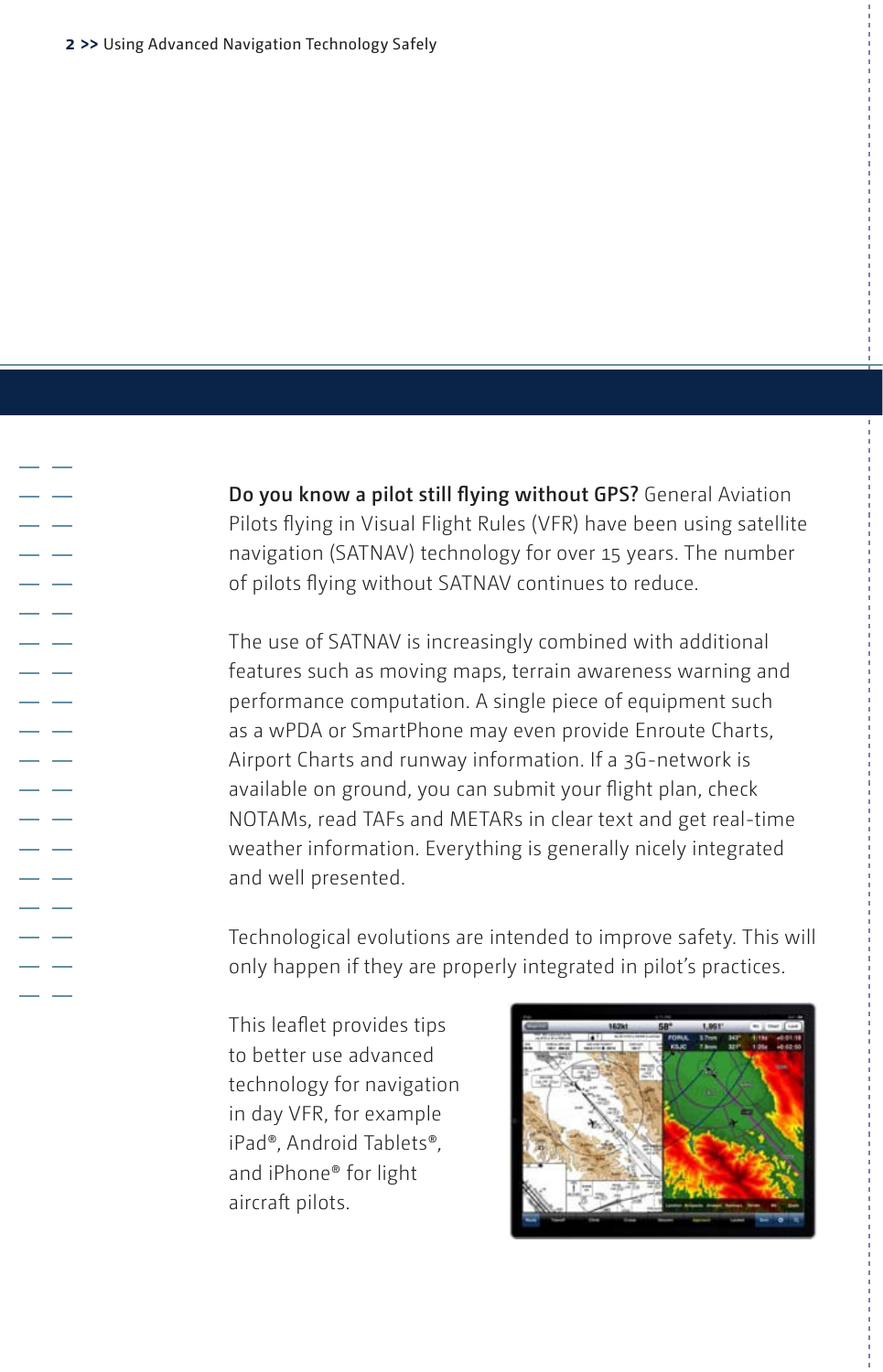Becoming a better pilot is a constant process of improving understanding of the aviation environment to recognise and manage risks. This Leaflet intends to raise awareness on potential traps and share good practices for better and safer use of advanced technology for navigation in day VFR.

The market for onboard navigation software is very active and evolving quickly. The immediate potential safety benefits are numerous: reduce workload, reduce the risk of airspace infringement and facilitate precise navigation, which is of great help in complex airspace. It provides unprecedented information to enhance situational awareness. However, these benefits may come with some hidden costs. These costs can be negative human performance consequences, such as overreliance on systems, overconfidence in our basic navigation skills, and distraction.

**Portable units cannot replace any system or equipment that is required by type certification and must not be used to control or operate the aircraft or as primary means of navigation. In addition, the International Telecommunications Union (ITU) has strict rules on making transmissions.**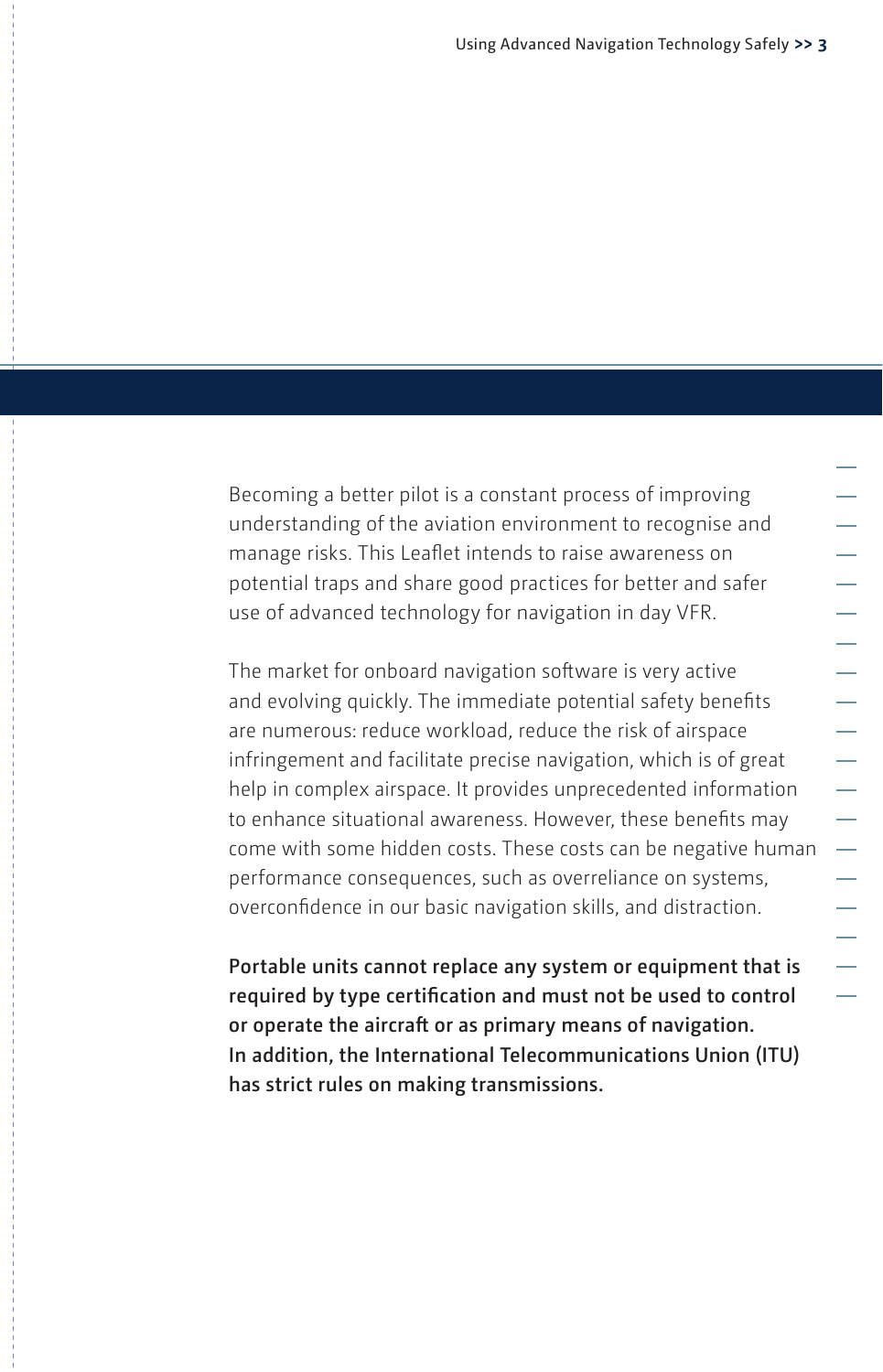$\sim$ 

 $\sim$  $\overline{\phantom{0}}$  $\overline{\phantom{0}}$  $\sim$  $\sim$  $\overline{a}$  $\overline{\phantom{0}}$  $\overline{\phantom{0}}$  $\sim$ a sa sa  $\overline{\phantom{a}}$ لساد  $\overline{\phantom{0}}$ 

# **Structure of the leaflet**

|  | 1. Becoming familiar with the equipment ___ 5           |  |
|--|---------------------------------------------------------|--|
|  |                                                         |  |
|  | 3. Over confidence, overreliance ____________________ 8 |  |
|  | 4. Interference and jamming _________________________9  |  |
|  |                                                         |  |
|  | 6. Keep your software and databases                     |  |
|  |                                                         |  |
|  | 8. Using advanced navigation technology                 |  |
|  | 9. Using advanced navigation technology                 |  |
|  | 10. Telephone equipment in flight __________ 18         |  |
|  |                                                         |  |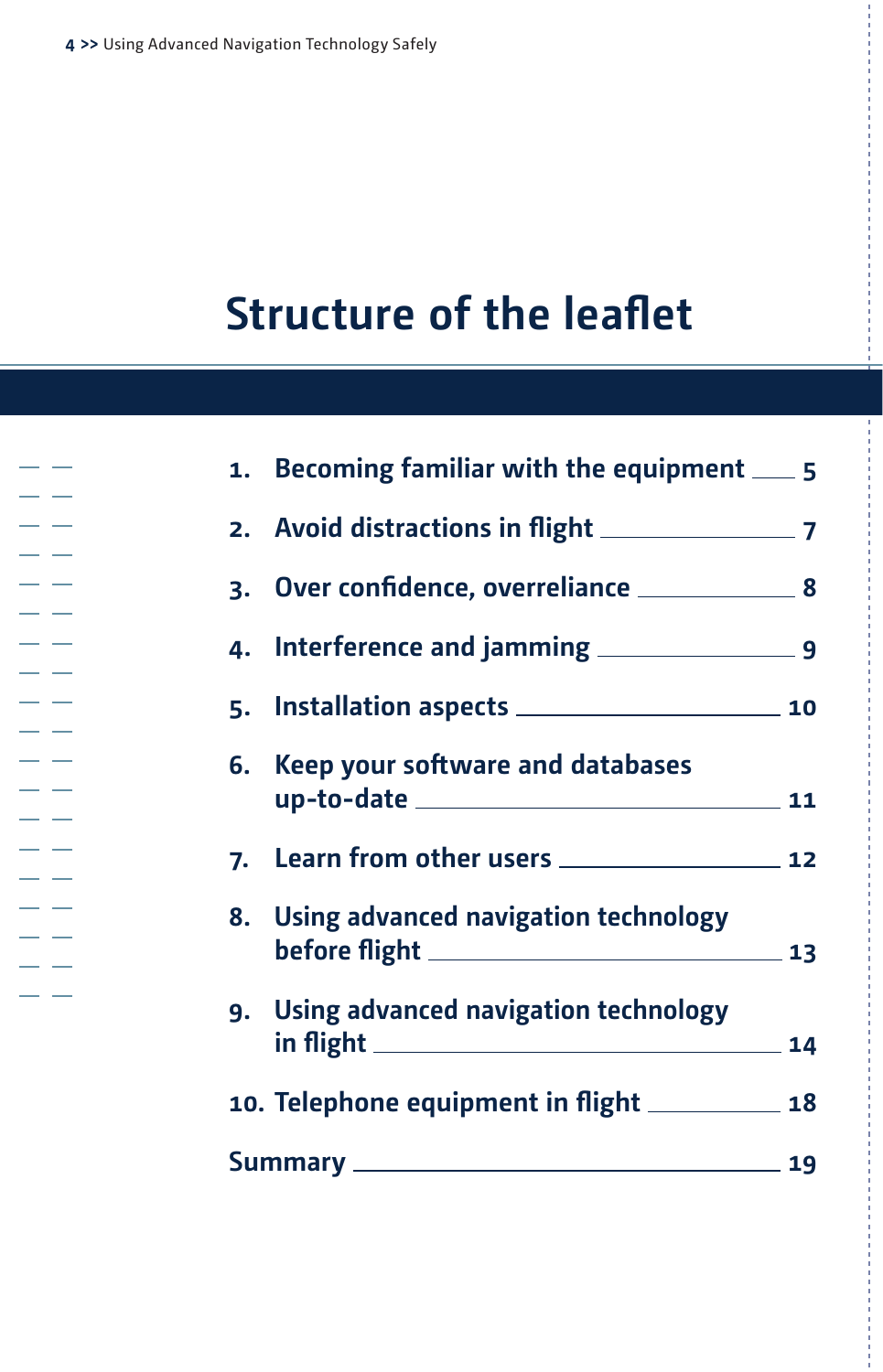## <span id="page-4-0"></span>**1. Becoming familiar with the equipment**

Changing from one manufacturer's equipment to another is not so easy.

*A safe flight starts long before you even get in the aircraft*

> $\overline{\phantom{0}}$  $\overline{\phantom{a}}$  $\overline{\phantom{a}}$

Standardisation is limited and the same information may be presented in a lot of different ways. There may also be major differences between individual equipment from the same manufacturer. Therefore users must become familiar with the equipment, it's functions, it's modes and it's configuration. It will prevent unwanted surprises in flight. So before attempting to use the equipment in the air, you should learn about the system in detail, including:

- Principles of satellite navigation,
- − System installation & limitations,
- − Pre‑flight preparation and planning,
- − Cross‑checking data entry,
- − Use of the system in flight,
- − Confirmation of accuracy,
- − Database integrity,
- − Human error,
- System errors and malfunctions.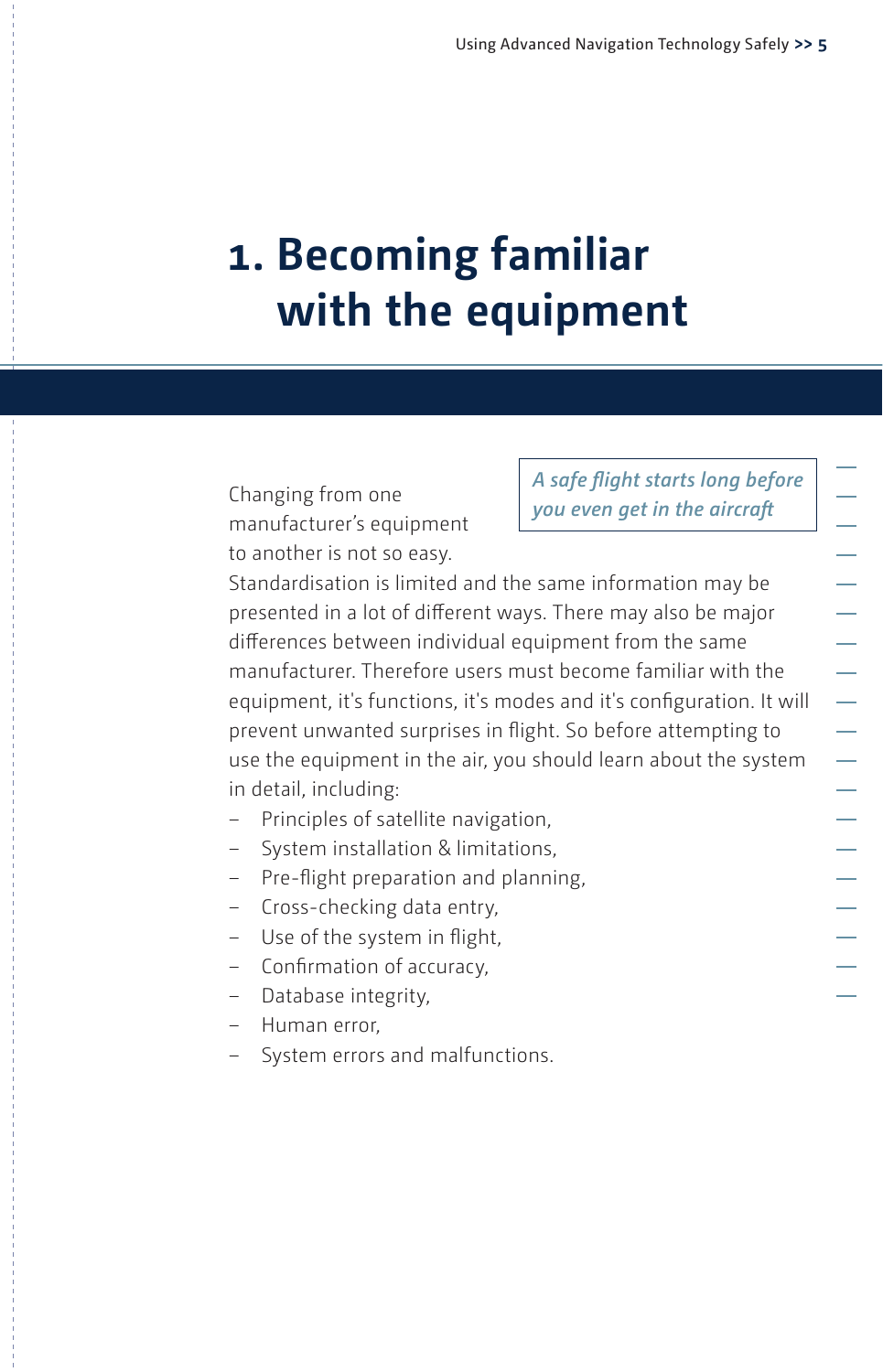. L  $\overline{a}$ . .  $\overline{\phantom{0}}$ . . . L  $\overline{\phantom{0}}$  $\overline{\phantom{0}}$ . L . .

a an

Essential learning, preferably with guidance from a manufacturer's representative or an instructor experienced on the individual equipment, should include at least the following:

- Switching on and setting up.
- − Checking the status of receiver, satellites, battery, and any database used,
- − Loading and selecting waypoints, route and alternate routes,
- Using "Direct" or "GO-TO" functions,
- Regaining the last screen when you pressed the wrong button (undo function)
- − Information on the validity of the data presented.

Some manufacturers offer programmes to teach the handling of a GPS‑navigation system. With this kind of simulator you can train yourself on all the functions of SATNAV equipment, at home, long before you fly.

Invite another pilot to fly and navigate for you until you have got sufficiently familiar with the equipment. If you fly a single-seater, ask someone else to fly you in their aircraft while you practise.

The instructions for use supplied with your GPS equipment may not be fully adequate for use in the air. Personal checklists may help you use the equipment. Caution: self developed checklists should be cross-checked by at least one qualified user, ideally an instructor.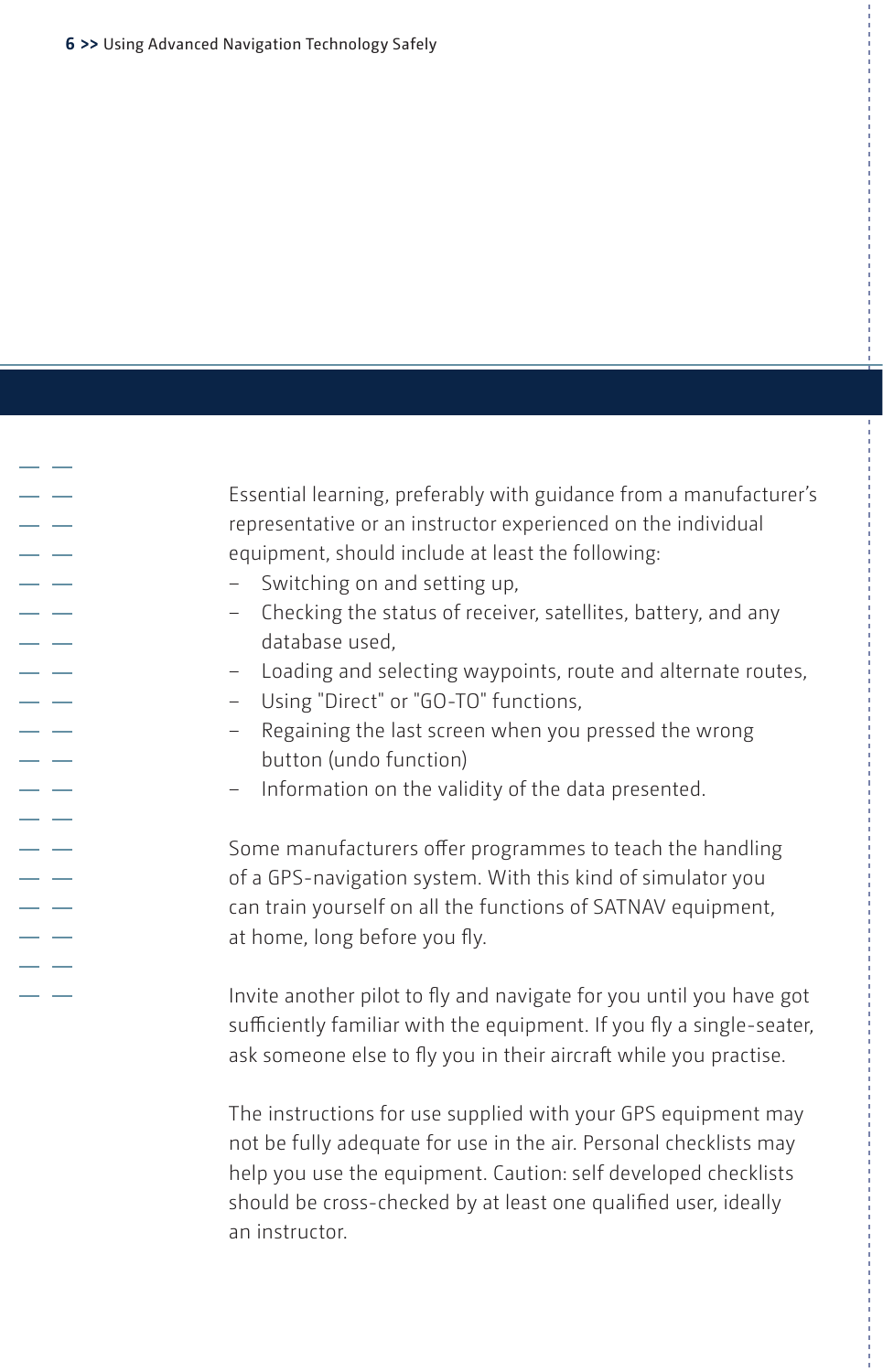# <span id="page-6-0"></span>**2. Avoid distractions in flight**

Modern equipment offers much information presented in a colourful and attractive way. However, this visual attraction may distract you from flying the aircraft and reduce the time that you are looking outside. At all times, but especially in a busy circuit pattern, keep your head up and avoid focusing on your equipment.

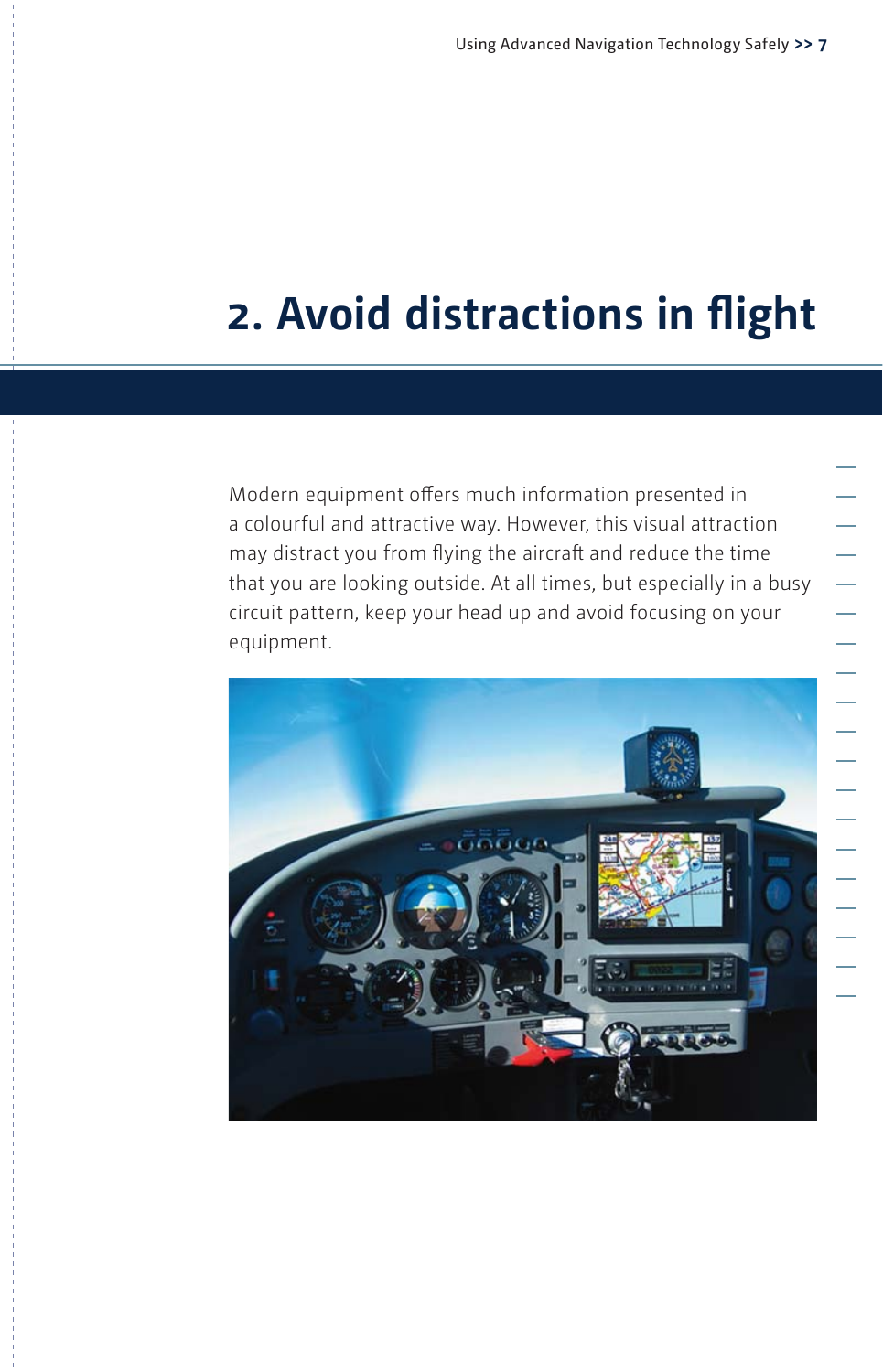# <span id="page-7-0"></span>**3. Over confidence, overreliance**

Increased technical capabilities may tempt pilots to operate outside of their personal limits. They may plan for instance a challenging cross-country flight that they would not have planned otherwise. Your personal minimums must not be changed because you have equipment onboard.

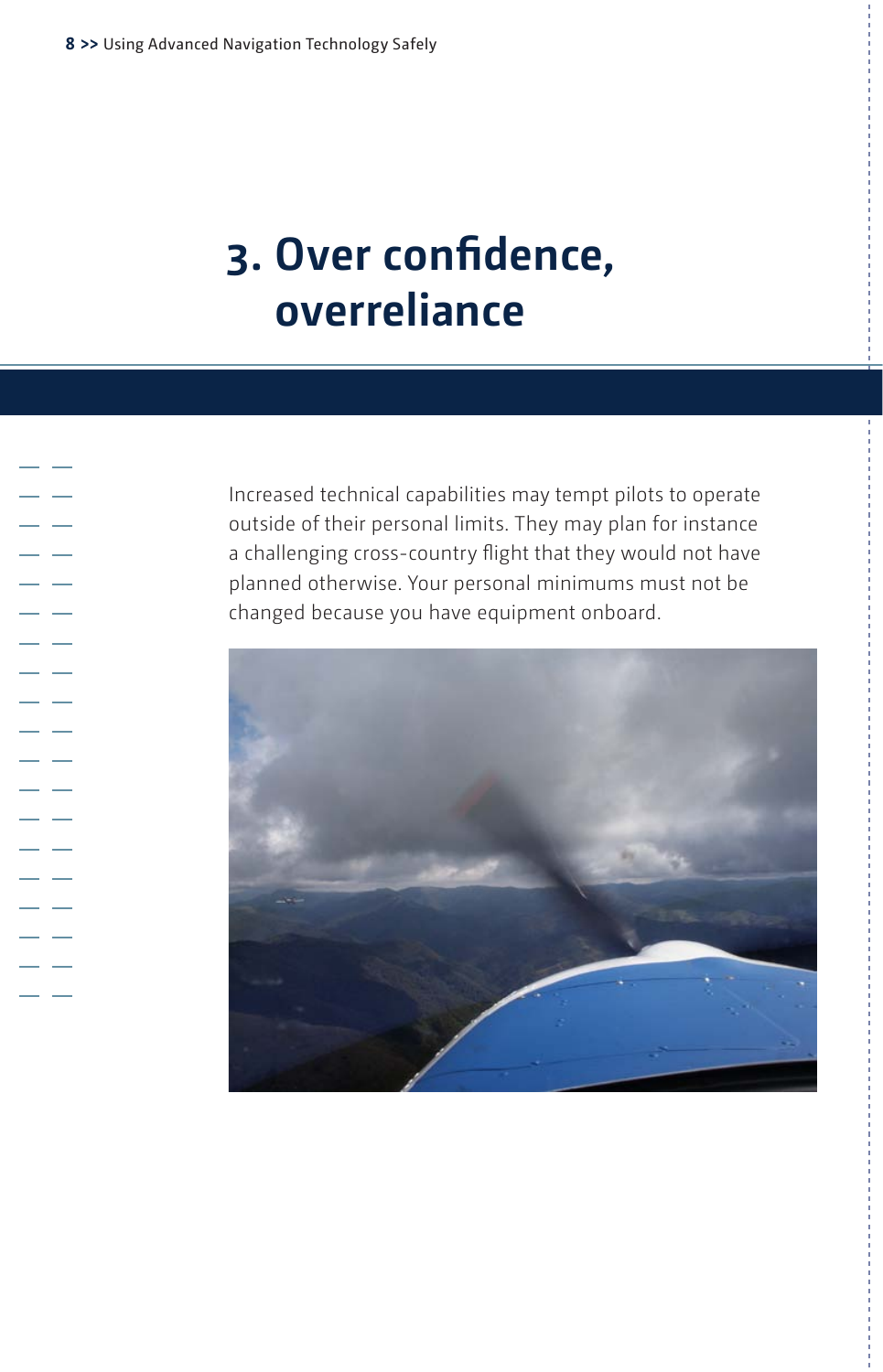### <span id="page-8-0"></span>**4. Interference and jamming of the SATNAV signal**

The signal received from the satellite is at very low power and is vulnerable to different types of interference. Sources of unintentional interference include, among others, UHF and microwave television signals, some DME channels, mobile phone transmissions and harmonics from some VHF RT transmissions. In addition jamming devices are available which can easily disrupt signal coverage across a wide area.

Military exercises and trials which include deliberate GPS jamming may take place, and are notified. Check NOTAMs for any areas likely to be affected.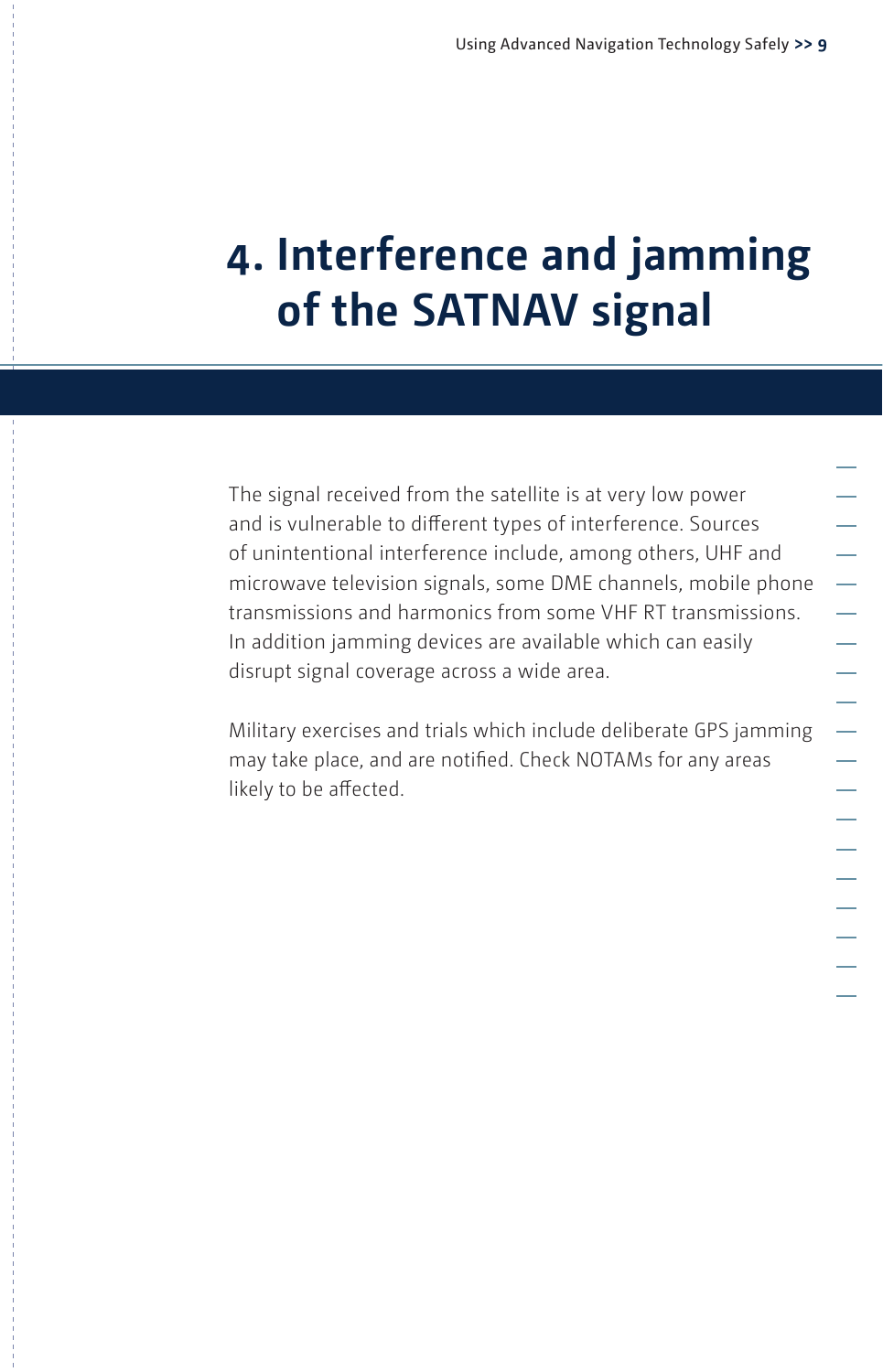#### **5. Installation aspects**

**MARING** 

When operating under VFR outside controlled airspace, there is no requirement to carry any radio navigation equipment and there is no installation standard for GPS used only as an aid to visual navigation. However, equipment permanently installed (in any way) in an aircraft must be fitted in an approved manner.

**FERE** 

− If a hand‑held unit is carried, care should be taken to ensure that it, the antenna and any cables and fittings for them are secured in such a way that they cannot interfere with the normal operation of the aircraft's controls and equipment and do not inhibit the pilot's movements or vision in any way. Consideration should also be given to their possible effect on the aircraft occupants if the aircraft comes to a sudden stop or has to be abandoned. Ensure you have a working power supply, with spare batteries if needed. Remember that NiMH batteries have to be stored charged, NiCD batteries have to be stored discharged. Before using the device after a long storage period, perform a charge‑discharge cycle.

<span id="page-9-0"></span>**10 >>** Using Technology Safely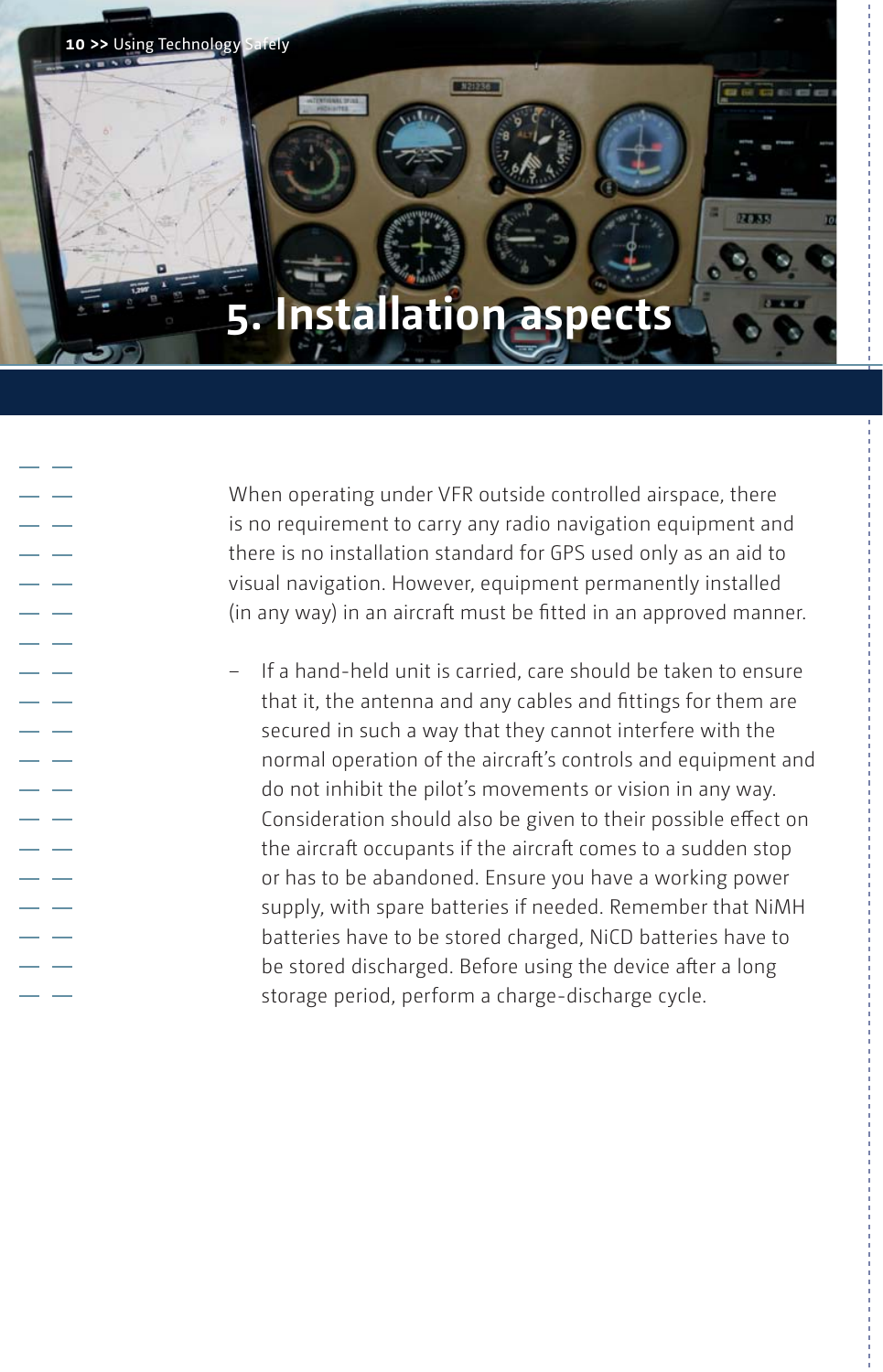## <span id="page-10-0"></span>**6. Keep your software and databases up‑to‑date**

Navigation software, the basic operating system, the maps, the aviation database (if any), and charts need to be kept up-to-date.

If you have an aviation database installed, ensure that it is current, and is valid for the area over which you intend to fly. Aerodromes seldom move far, but their serviceability, airspace, frequencies, reporting points and other information change often. An out‑of‑date database can lead (at best) to embarrassing and possibly expensive error. At worst, it could be catastrophic. Do not rely on an out of date database.

 $\overline{\phantom{0}}$  $\overline{\phantom{0}}$  $\overline{\phantom{0}}$ 

 $\overline{\phantom{0}}$  $\overline{\phantom{0}}$ 

Even a current database cannot be automatically assumed to be error free, and a map display is likely to be less accurate than the raw GPS position. Instances of database errors have been recorded, and only careful checking against current charts and the AIP may identify these. In addition, NOTAMs must still be consulted before flight.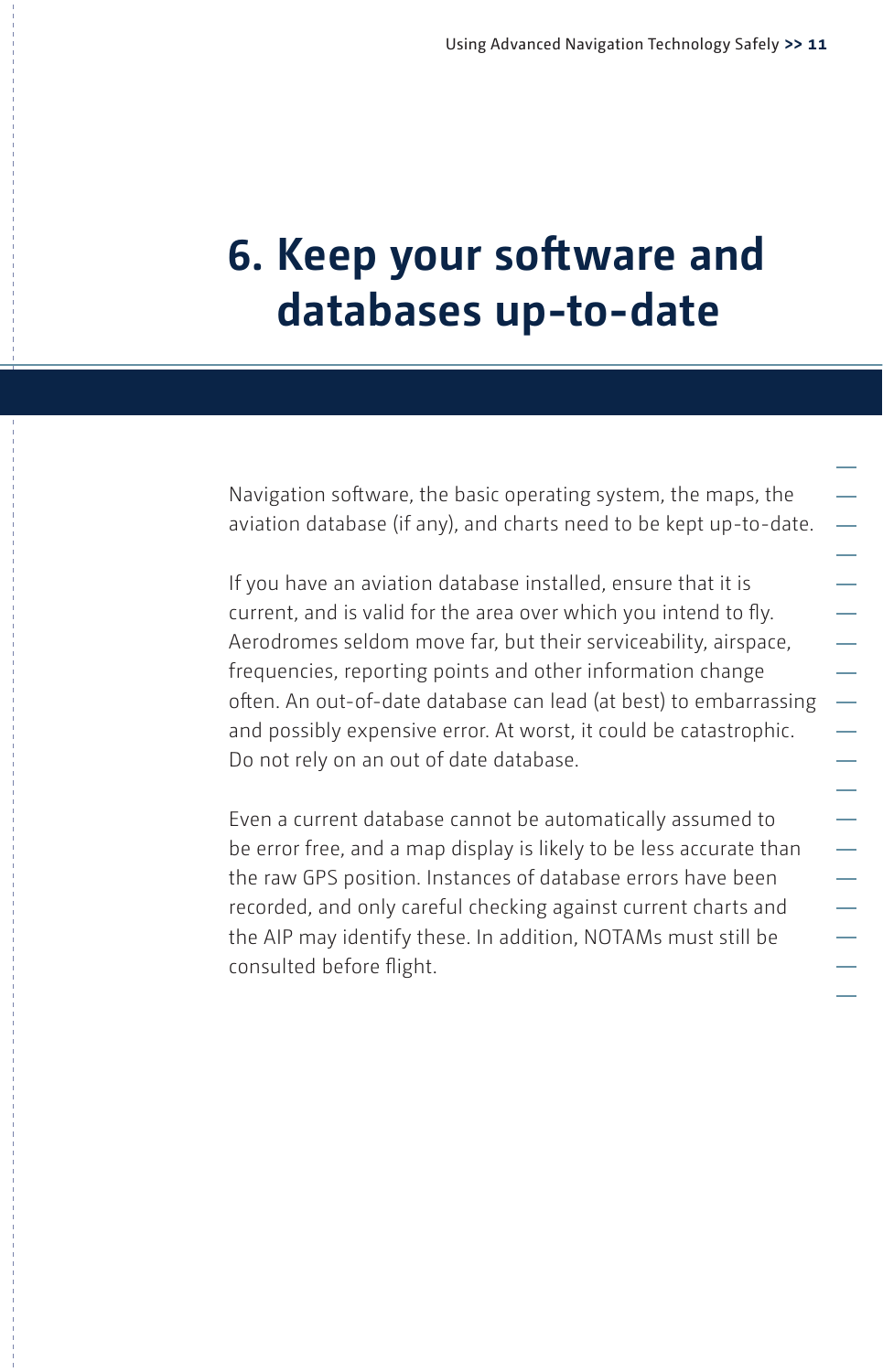# <span id="page-11-0"></span>**7. Learn from other users**

Other pilots will have already used the same software and equipment. Their experience could be useful. The problems they may have encountered and the solutions that they developed could be of great help. Therefore do not hesitate to consult online aviation forums and discuss at your club with other fellow pilots. Remember, you can ask questions to the manufacturers or their agents.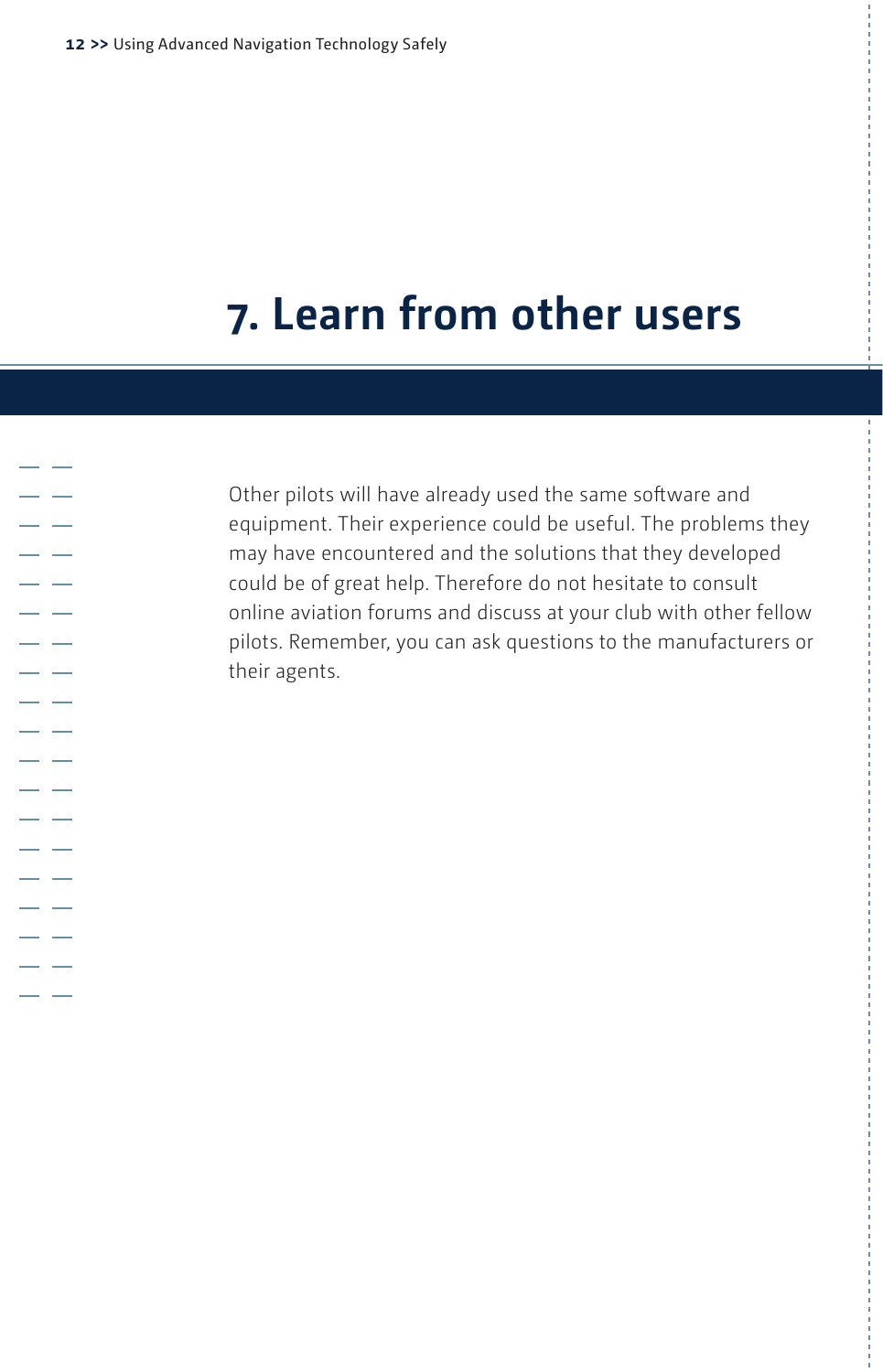# <span id="page-12-0"></span>**8. Using advanced navigation technology before flight**

Route planning software is available in many forms. Even mapping software can be used to measure distances and bearings, including tracks. A computer can calculate headings and times from a wind input. Double check all inputs, and cross‑check with at least deduced reckoning calculations. A check of the total distance or time can often identify an input error.

NOTAMs and weather information is published on official websites, as are notified approach and departure procedures, and many devices can receive those. Some may be able to submit or activate flight plans, but do not transmit from the equipment in the air. Other aerodrome information is also available from websites; however, the information requires regular updating, usually by humans, and may be out‑of‑date. Do not trust automatic inputs because the inputting equipment will have its own possible errors.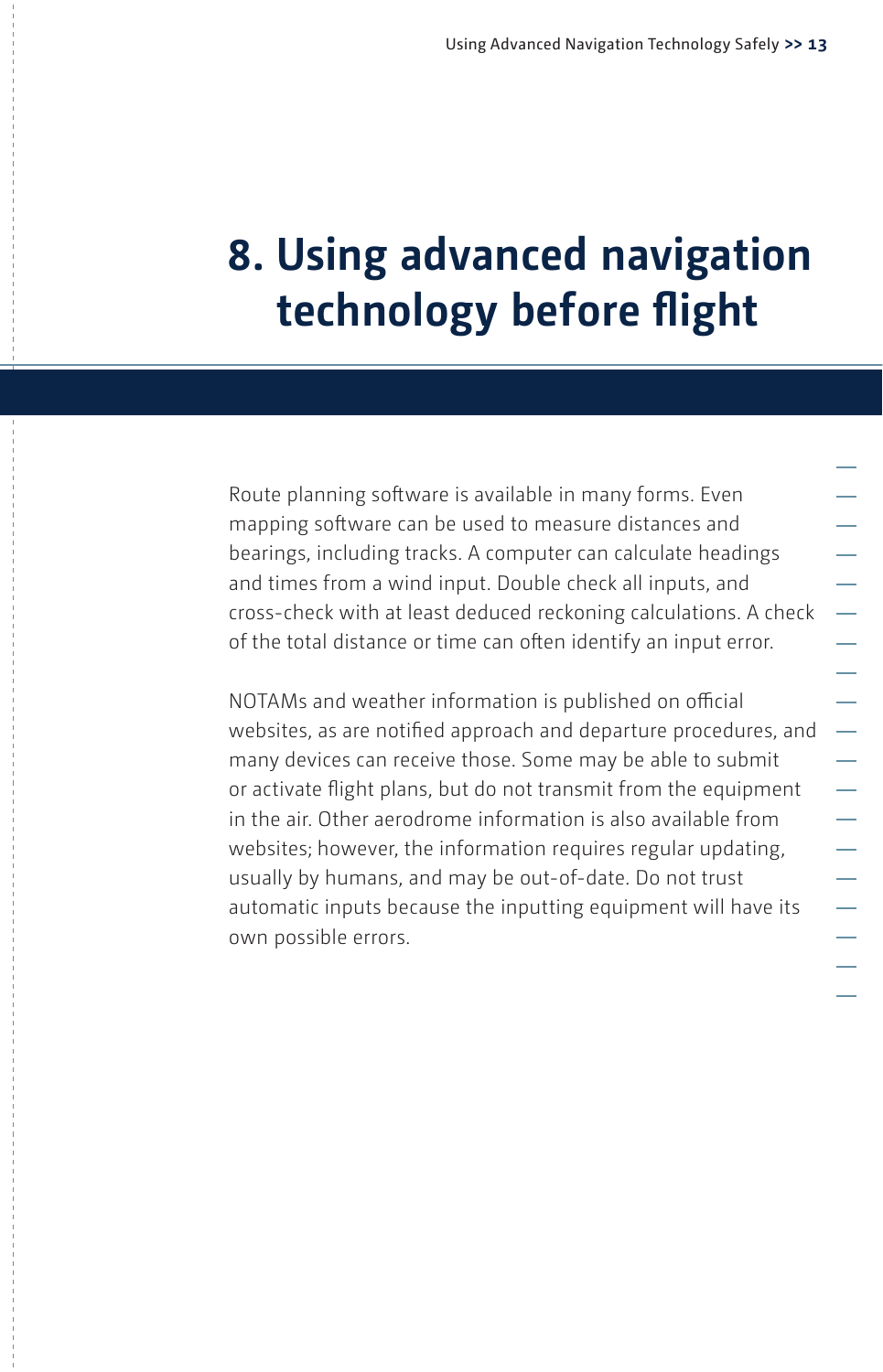J.  $\overline{a}$ . .  $\overline{\phantom{0}}$  $\overline{\phantom{0}}$ . .  $\overline{\phantom{0}}$ .<br>.  $\overline{a}$  $\overline{\phantom{a}}$ . L  $\overline{\phantom{0}}$ a an  $\overline{\phantom{0}}$  $\overline{\phantom{0}}$ a sa s

# <span id="page-13-0"></span>**9. Using advanced navigation technology in flight**

First, pilots should be aware that the GPS based navigation system must not be taken as the primary means of navigation, but rather serve in a support role. That means, if the system suddenly crashes, how precisely could you locate your position and what should you do?

The equipment should **NEVER** be used in isolation. You should always keep in mind the risk of loss or degradation of the signal, with the attendant possibility of a position error. More importantly, there is a high risk of human error in data input and display reading, which can go unnoticed for some time.

If the SATNAV display agrees with everything else you know, including dead reckoning, the navigation log, map reading and general situational awareness, then the SATNAV display is likely to be providing the most accurate information. However, that is not guaranteed.

SATNAV devices intended primarily for aviation use usually have bright displays which update quickly. Other devices are likely to be either dimmer or slower, or both.

The accuracy of SATNAV will often show the operational error of other navigation aids. Errors of up to 5° are normal in a VOR display (even more on an ADF), and DME is only accurate to about half a mile. DME indicates slant range but SATNAV displays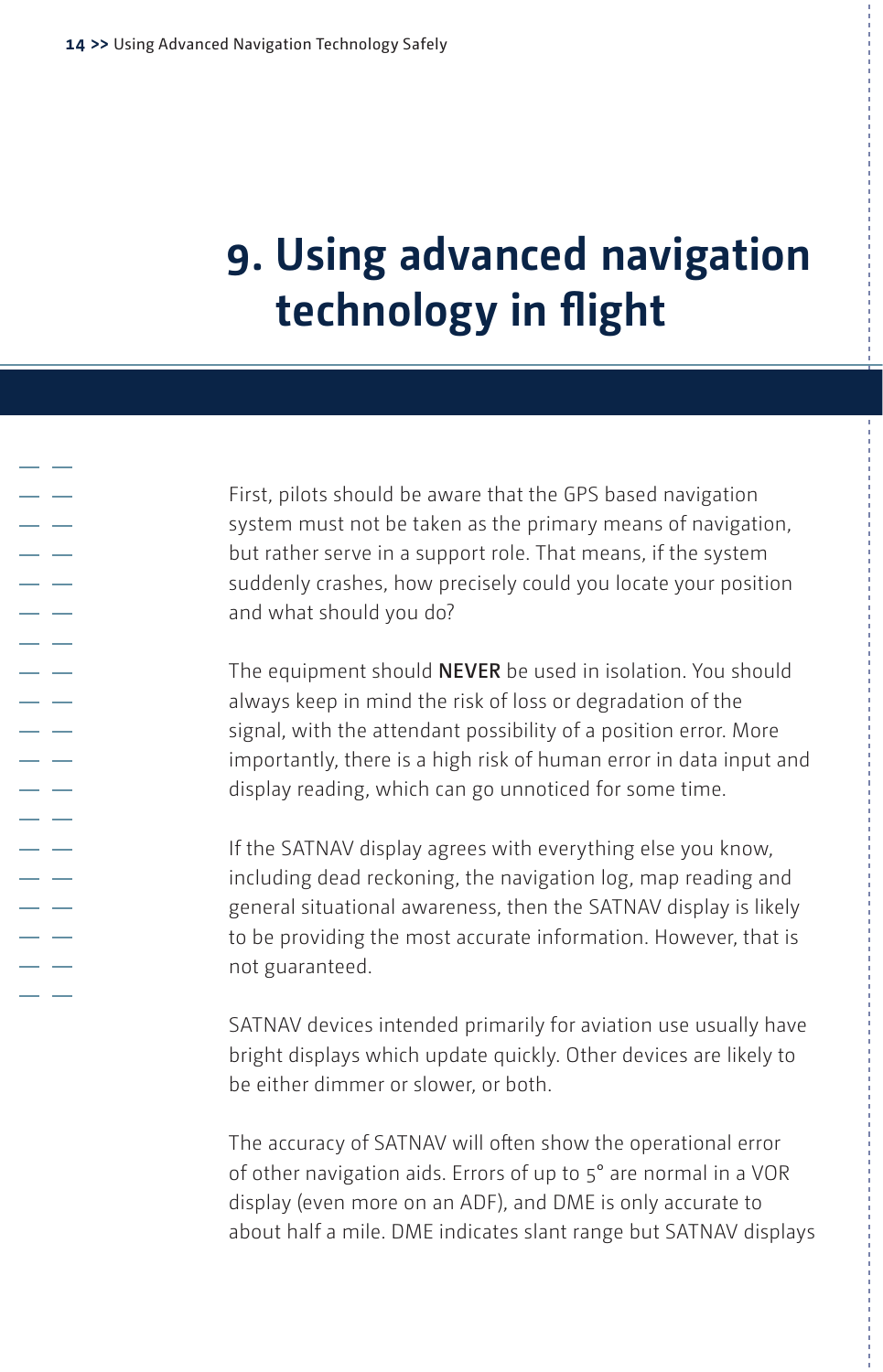horizontal range, giving rise to a further small disparity, which increases as you approach the DME station overhead. Some apparent errors may be due to magnetic variation.

On VFR en‑route flights you may be asked to report over a specific point such as a 5-letter IFR waypoints. Be sure that you know how to enter coordinates or how to activate an IFR waypoint.



It is easiest to cross‑check your SATNAV position with a recognisable feature on the ground. You could also compare indications from a radio aid station with the GPS range and bearing to that station. Any difference greater than the normal error associated with the radio aid indicates a problem with one or other aid. If you cannot cross‑check with a third system, especially if short of fuel or near controlled airspace, consider asking an ATS radar unit for a position fix.

When using SATNAV to navigate between two database waypoints such as aerodromes, radio navigation aids or visual reference points, do not try to keep the course deviation indicator (if any) in the centre. Maintain the track marker a little to the left of centre to minimise the risk of collision with other aircraft coming the other way. A similar technique is advised when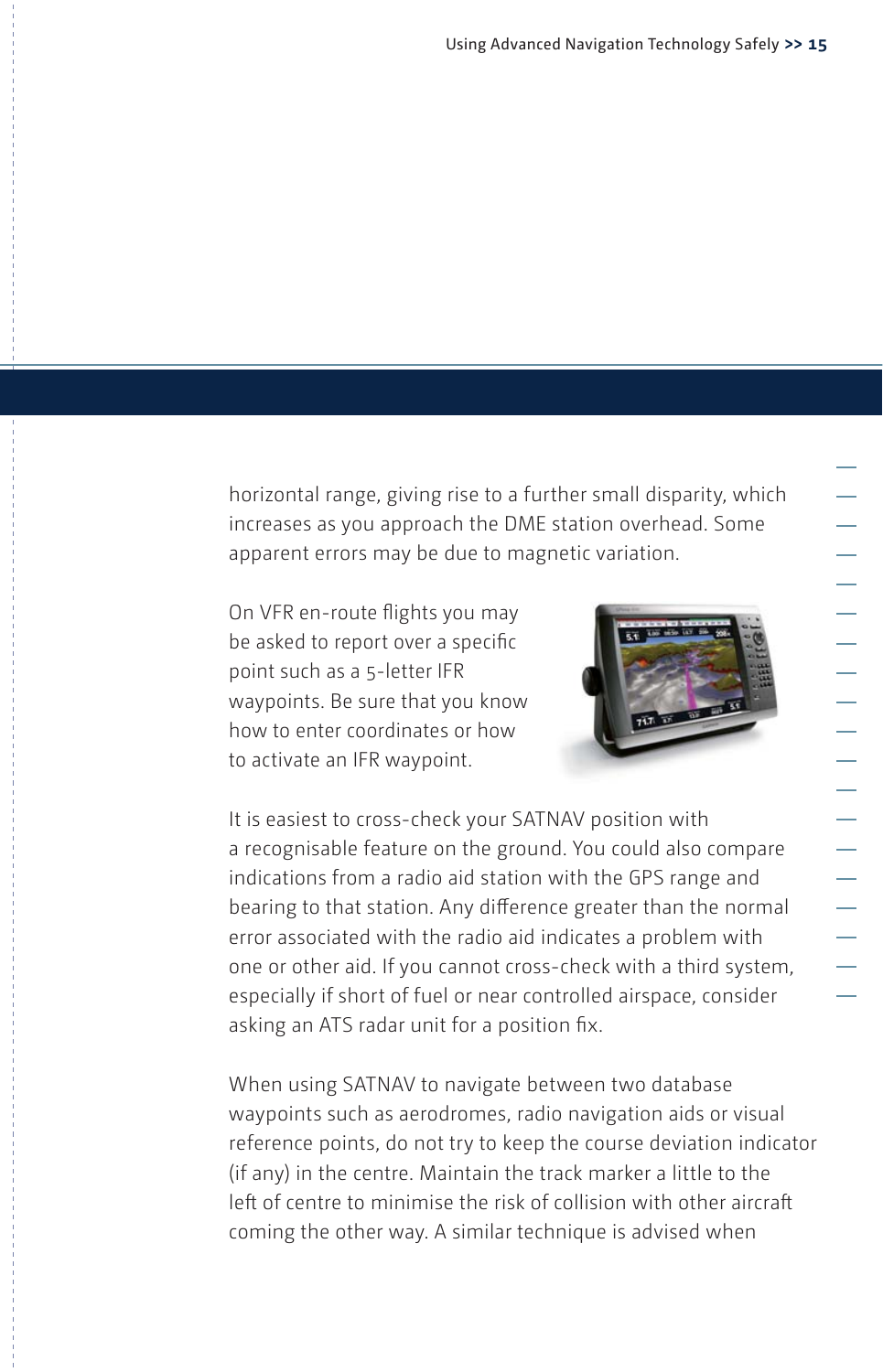approaching any database waypoint. However, that will keep you right of your direct track so ensure that avoids controlled or restricted airspace. When using the 'direct to' function, study the area (restricted or obstacles) in‑between.

To avoid becoming totally dependent on the SATNAV, ask yourself two questions regularly throughout the flight:

- 1) Does the display agree with at least one other independent source of navigation information?
- 2) If the SATNAV quits completely, right now, can I continue safely without it?

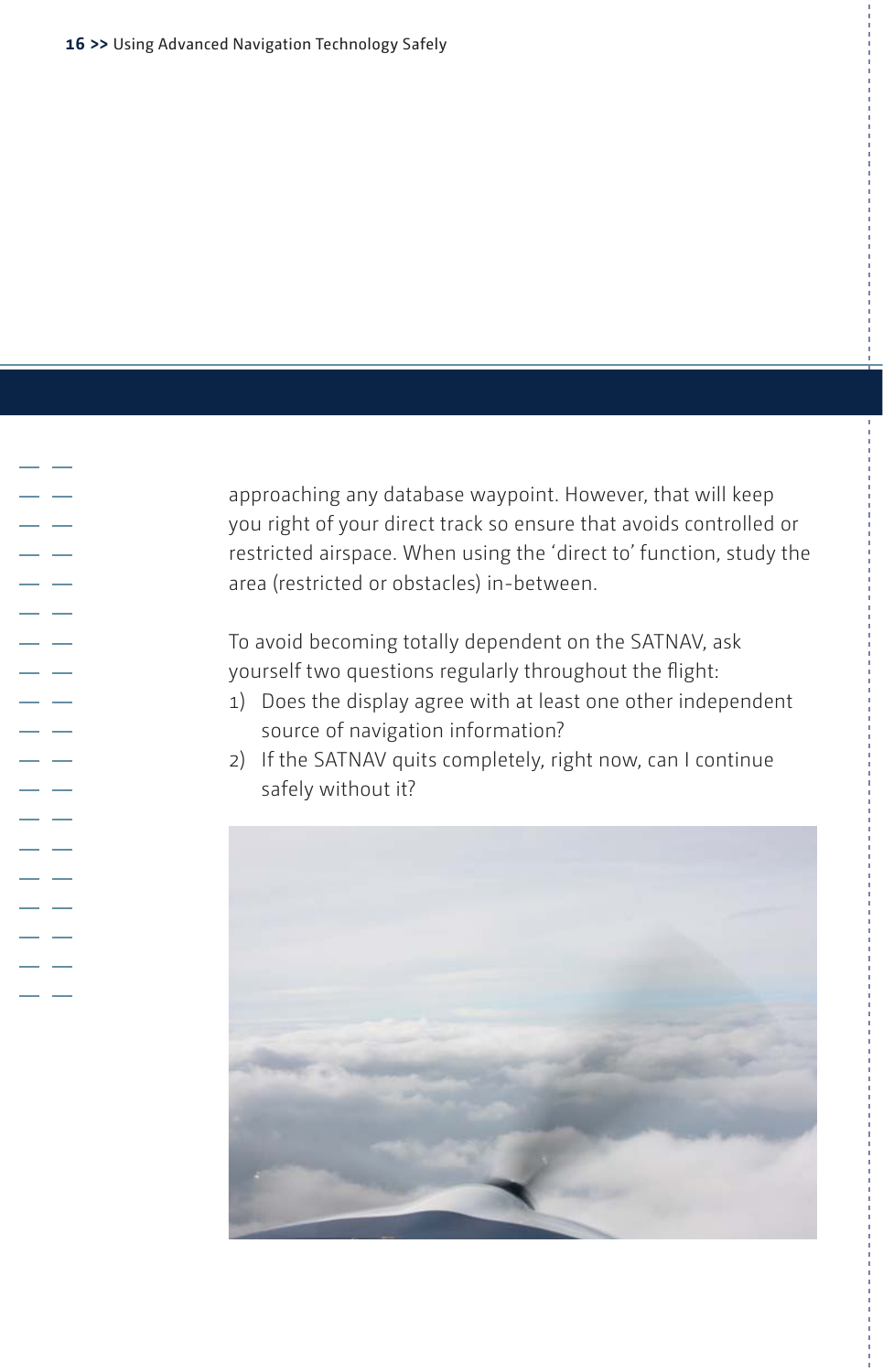If the answer is yes to both questions, you may continue to use the equipment for guidance. However, if the honest answer to either one of the questions is "No", then you must establish navigation by some other means.

Navigation information isn't usually coupled with terrain, obstacle and weather information, and if it is, databases may not include full information. Depending on the route selected, GPS navigation can lead you to fly into terrain or obstacles such as cables, wind farms or into adverse weather such as haze, fog, heavy rain, snow or thunderstorms.To avoid the risk of in‑flight collision, controlled flight into terrain and loss of control in flight, carefully prepare your flight on the ground including terrain, obstacle and weather recognition. Refresh weather information during the flight.

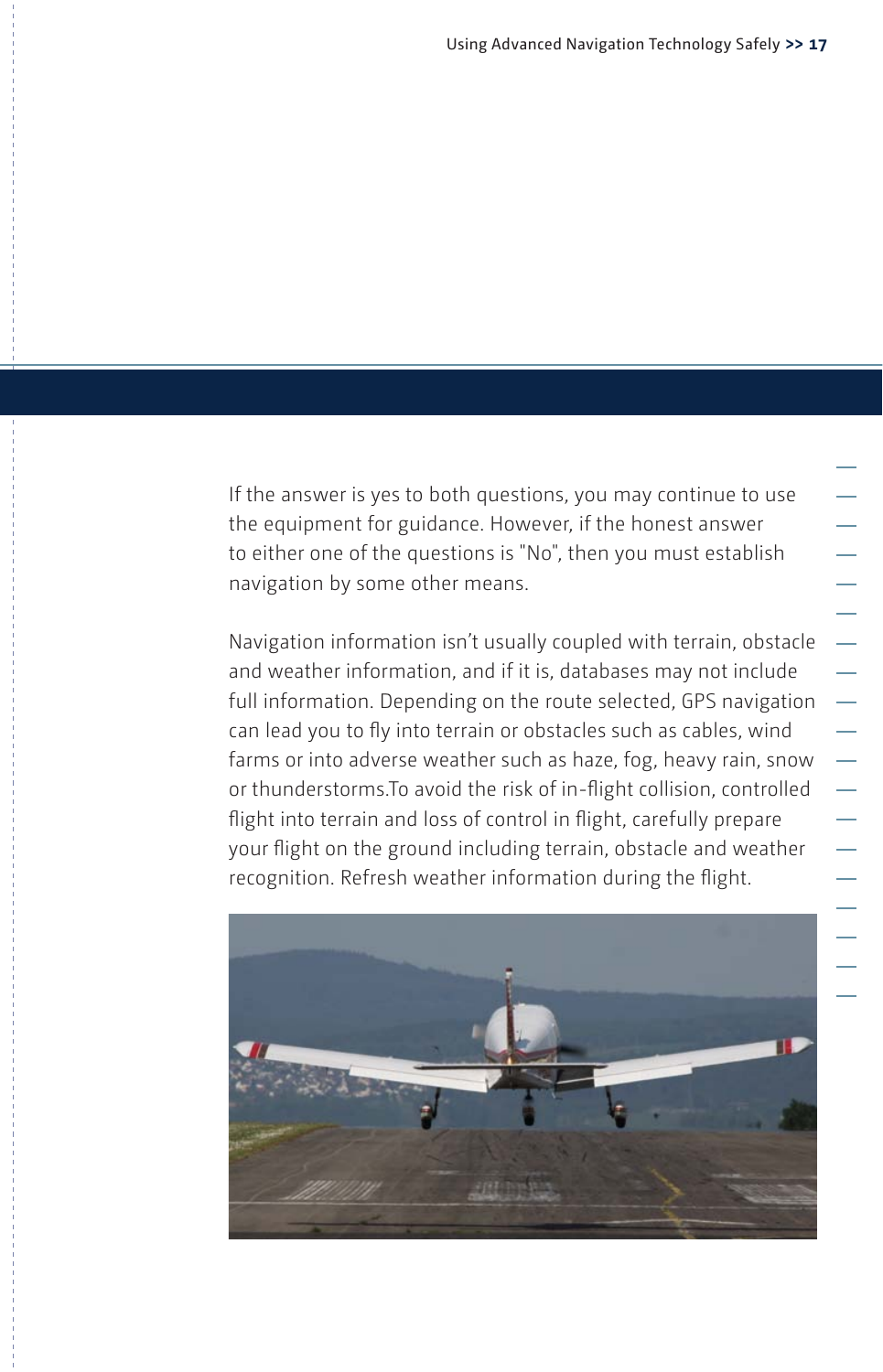# <span id="page-17-0"></span>**10. Telephone equipment in flight**

It is not permitted to transmit on the telephone frequencies in flight, and transmitting systems must be switched off. However, you should carry a device with telephone facility so you can close flight plans on landing, or call for assistance after a forced landing. In a serious airborne emergency situation, if you are unable to contact anyone by radio, you may try an emergency telephone call, but cockpit noise may make communication very difficult.

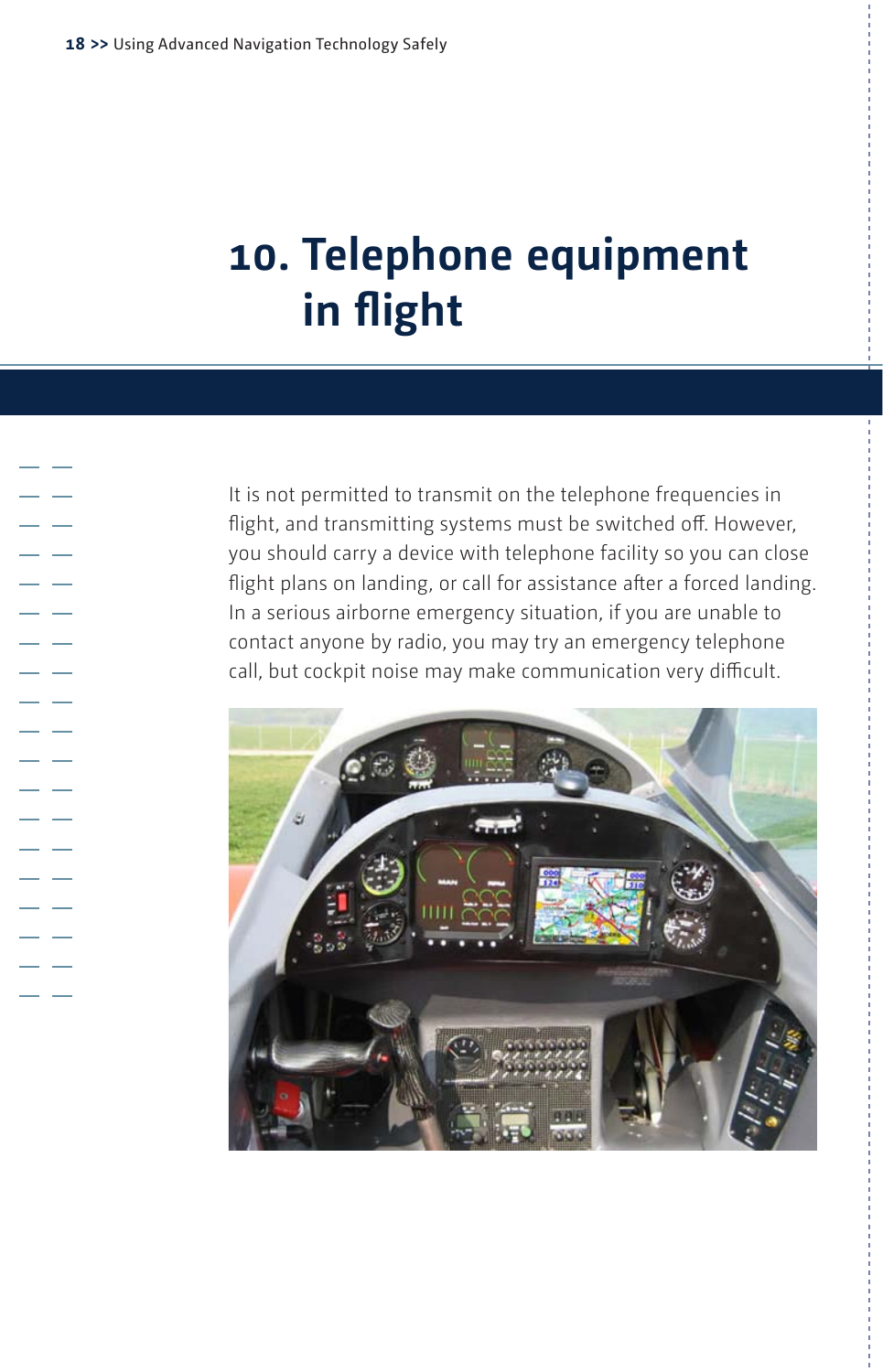#### <span id="page-18-0"></span>**Summary**

#### **Good practices and tips from the use of advanced technology for navigation in day VFR**

Be aware that those equipments are not certified nor qualified as aeronautical product and therefore no guaranty could be given on the safety and reliability. GPS based systems must not be relied upon as a sole navigation reference. Keep ready at any time to resume your own navigation with terrain maps that remains your primary mode of navigation.

------------

 $\equiv$ 

#### **At home and before the flight**

- **›› Plan the flight and prepare maps and log in the normal way.**
- **›› Get familiar with the equipment. If it is portable, practise at home with it. Understanding your equipment is key.**
- **›› Check for software updates and keep the databases up to date. Only use the latest the reliable source of information.**
- **›› Check your batteries or the power cable installation.**
- **›› Before departure, check all information programmed while on the ground.**
- **›› Use standard settings and check lists.**
- **›› Double check your route before flight.**
- **›› Check any computer produced flight planning carefully.**
- **›› Load possible alternative routes.**
- **›› Perform obstacle, terrain, airspace and weather recognition.**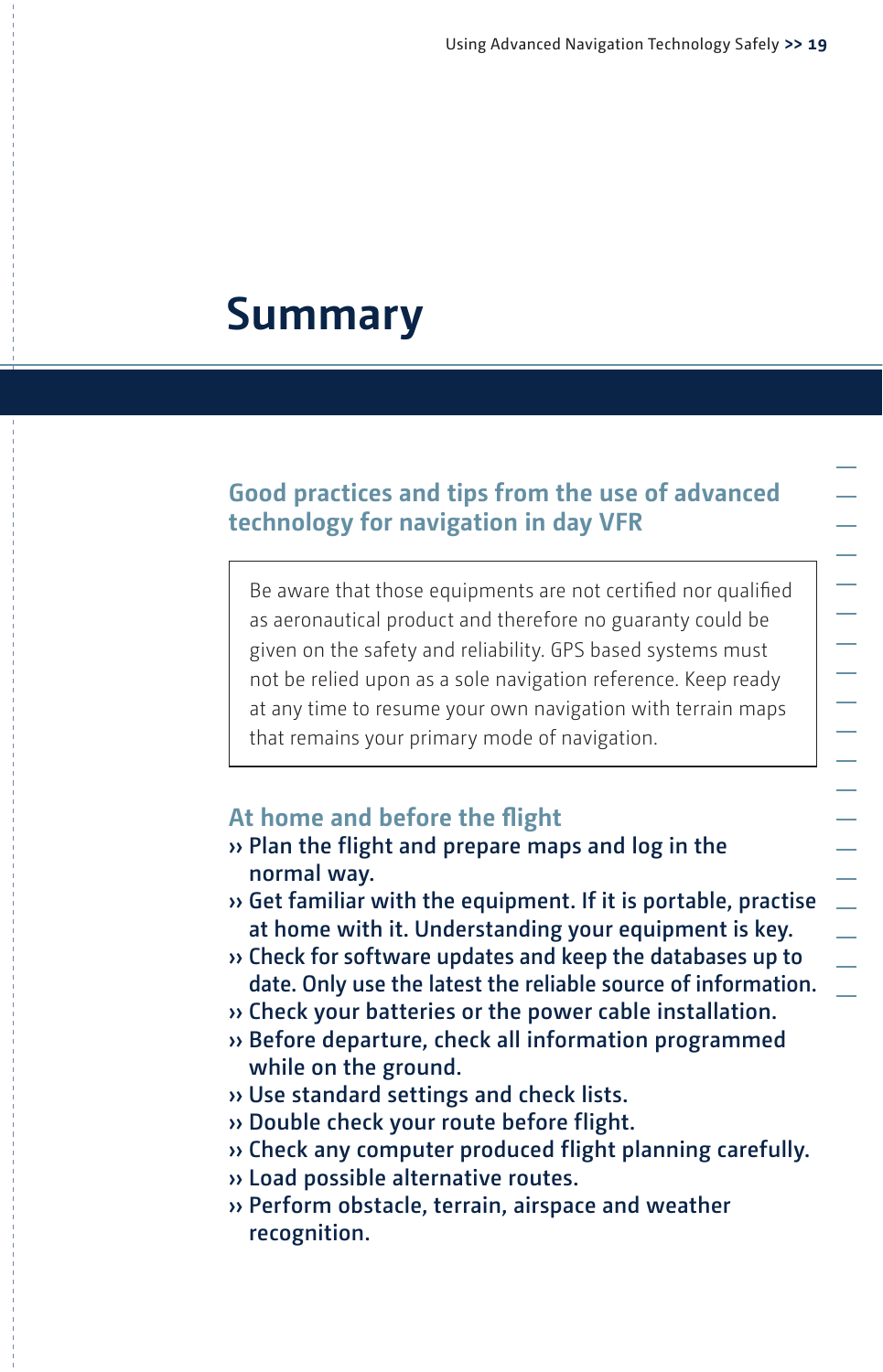#### **In flight**

. . . L . L  $\overline{\phantom{0}}$  $\overline{\phantom{0}}$  $\overline{\phantom{0}}$ - a an a <sub>an</sub> 

- **›› Keep looking out for the ground, other aircraft and navigation features.**
- **›› Fly the Aircraft!**
- **›› Be critical of the information provided.**
- **›› Always consider the possibility that your tool could become unserviceable.**
- **›› Always know where you are, and keep your written flight log up to date.**
- **›› Never try new modes or options in flight!**
- **›› Fly and navigate visually, only use the GPS once you have verified its accuracy against something else, and cross‑check regularly.**
- **›› Only carry out instrument approaches if you are trained and can comply fully with the requirements.**
- **›› Do not invent your own GPS instrument approaches, or rely on 'overlays'.**
- **›› Check the status and displayed receiver position on start‑up.**
- **›› Keep in mind that apparent accuracy does not mean reliability. Accuracy is not guaranteed.**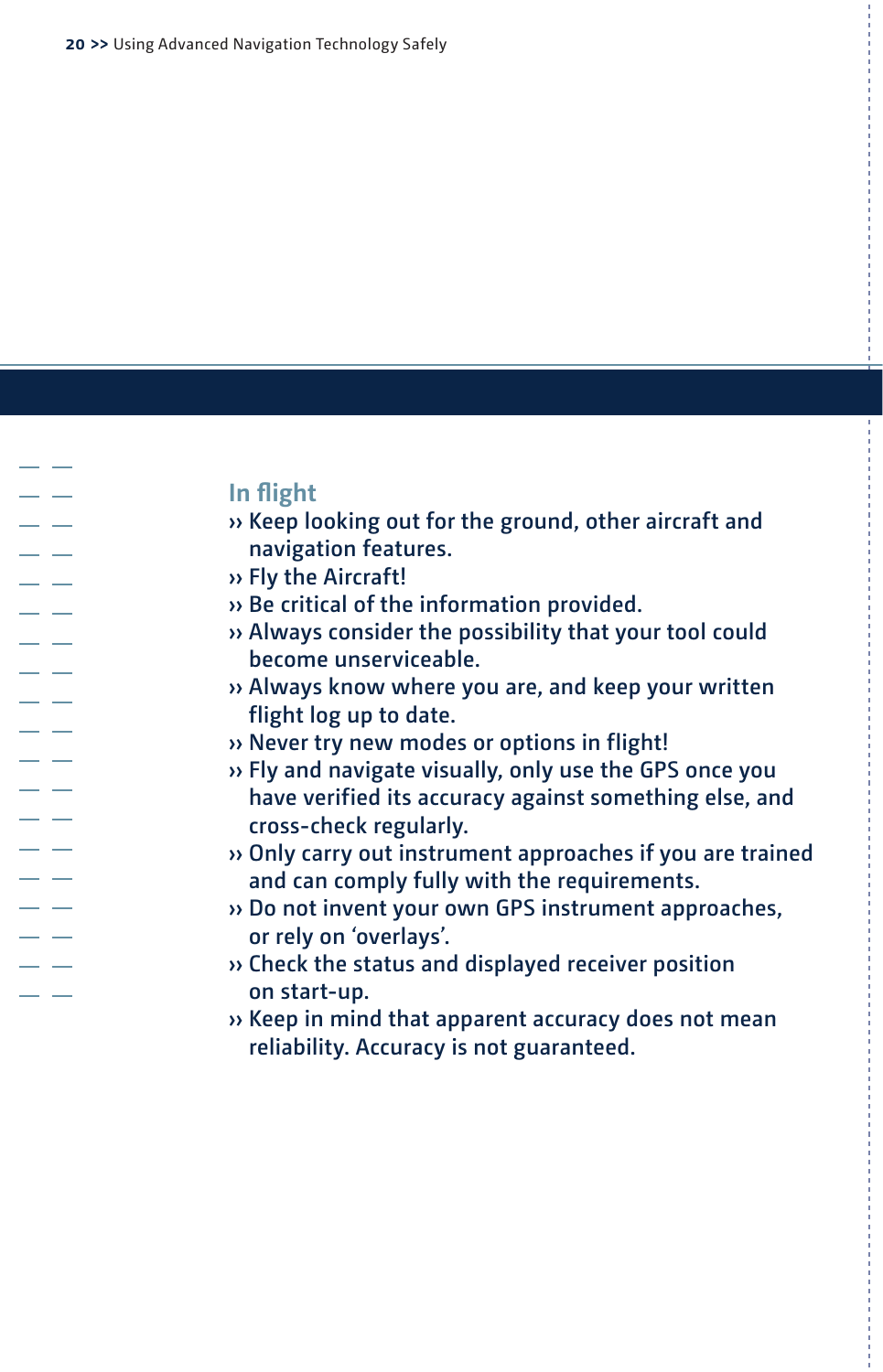$\overline{\phantom{0}}$  $\overline{\phantom{0}}$  $\overline{\phantom{0}}$  $\equiv$  $\overline{\phantom{0}}$  $\equiv$  $\overline{\phantom{0}}$  $\equiv$  $\equiv$  $\equiv$  $\equiv$  $\Box$ 

 $\frac{1}{1}$ 

 $\overline{\phantom{0}}$ 

#### **Acronyms:**

- − TAF Terminal Aerodrome Forecast
- − METAR Meteorology Aerodrome Report (Current weather)
- − NOTAM Notice to Airmen
- − GPS Global Positioning Service (US Satellite Navigation System)
- − VFR Visual Flight Rules

#### **Sources:**

- − UK CAA Safety Sense Leaflet 25 Use of GPS
- − EASA Safety Information Bulletin 2010-23 : Use of Portable Devices in Aircraft by the Flight Crew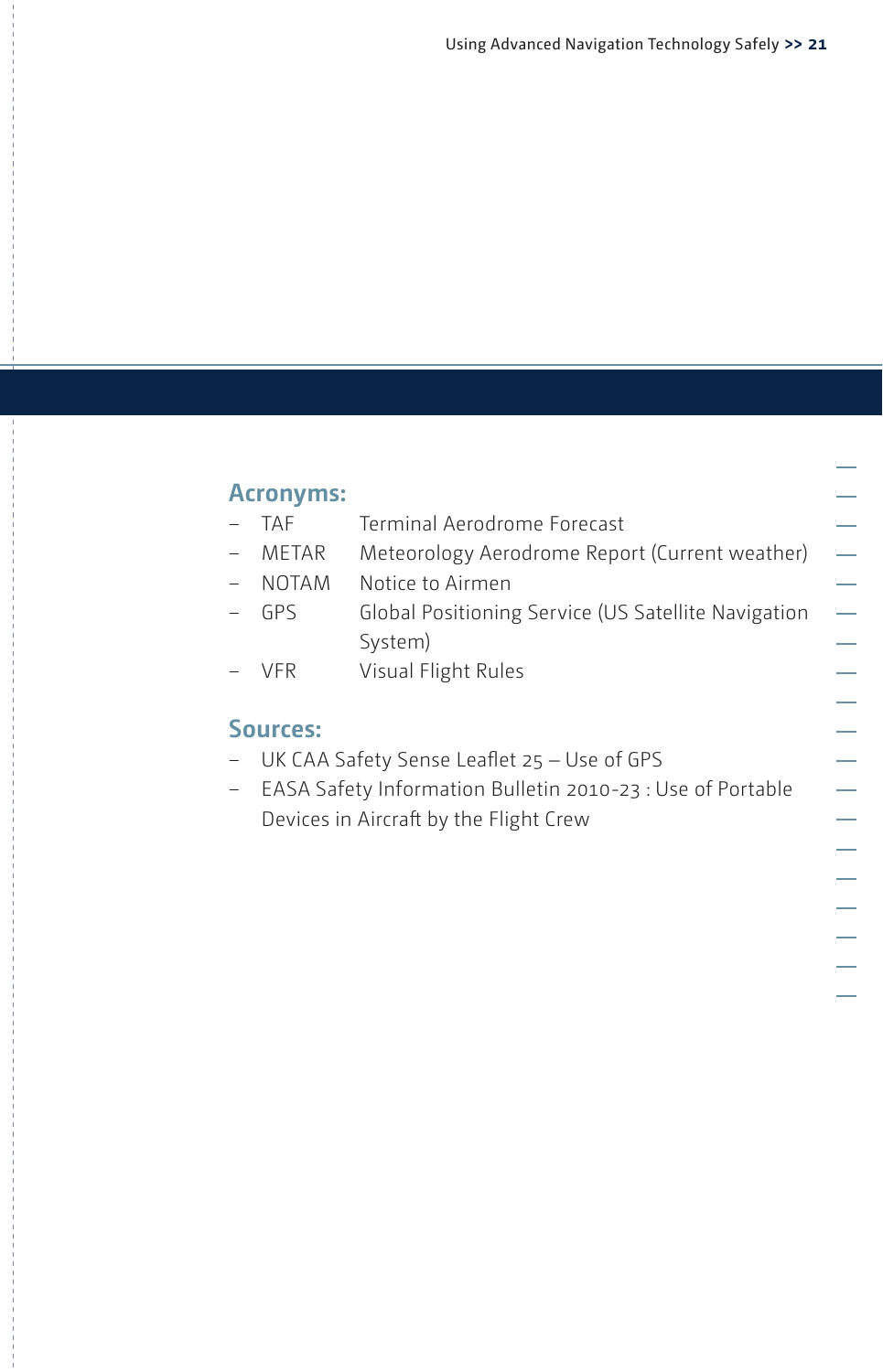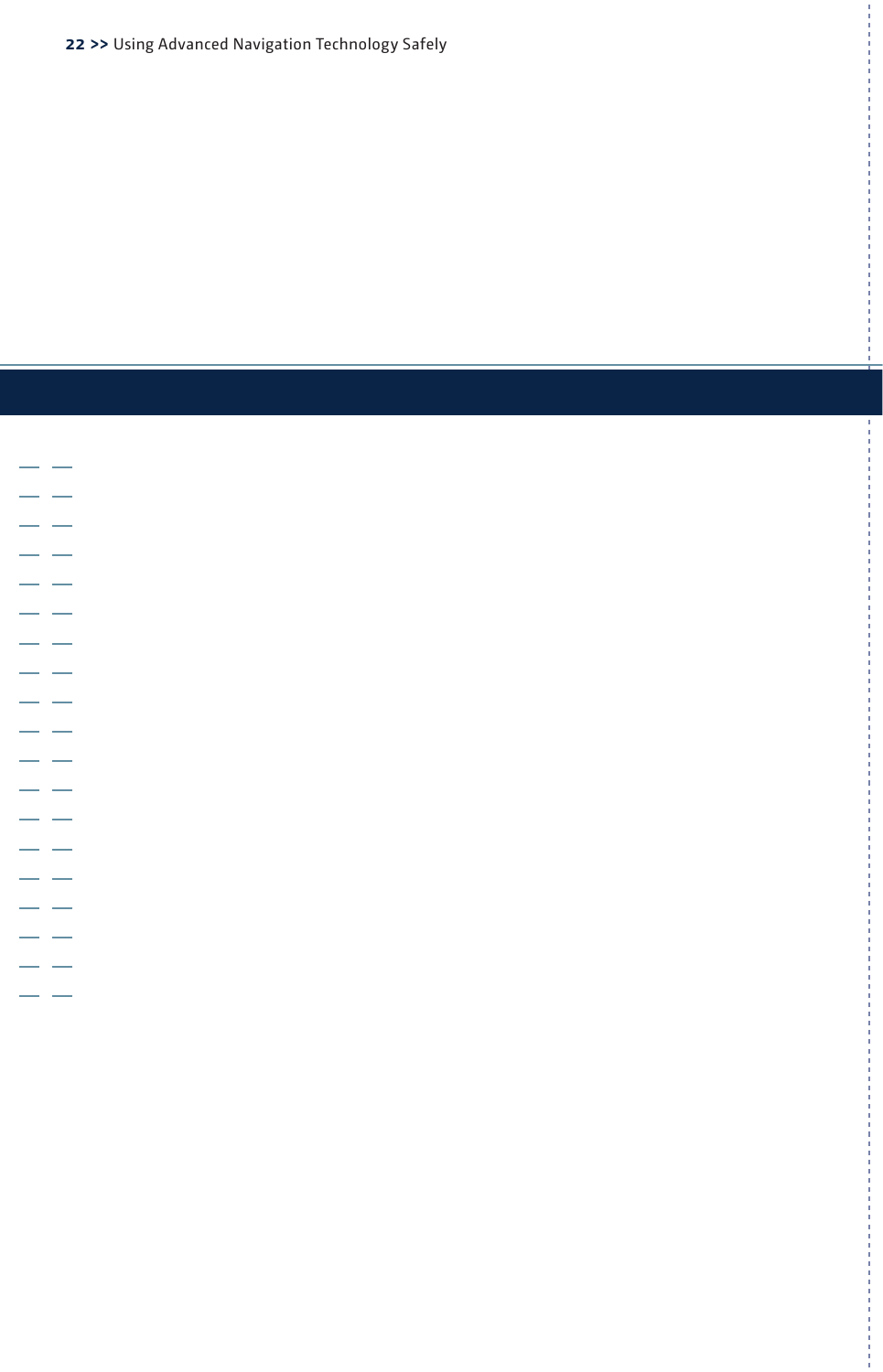#### **IMPRINT**

#### **Disclaimer:**

The views expressed in this leaflet are the exclusive responsibility of EGAST.

All information provided is of a general nature only and is not intended to address the specific circumstances of any particular individual or entity. Its only purpose is to provide guidance without affecting in any way the status of officially adopted legislative and regulatory provisions, including Acceptable Means of Compliance or Guidance Materials. It is not intended and should not be relied upon, as any form of warranty, representation, undertaking, contractual, or other commitment binding in law upon EGAST its participants or affiliate organisations. The adoption of such recommendations is subject to voluntary commitment and engages only the responsibility of those who endorse these actions.

Consequently, EGAST and its participants or affiliate organisations do not express or imply any warranty or assume any liability or responsibility for the accuracy, completeness or usefulness of any information or recommendation included in this leaflet. To the extent permitted by Law, EGAST and its participants or affiliate organisations shall not be liable for any kind of damages or other claims or demands arising out of or in connection with the use, copying, or display of this leaflet.

#### **Picture credits:**

Garmin, Flymap, Clément Audard, Jan Fridrich, Matthew Gjedde (cover image), Jürgen Mies, Vasco Morao